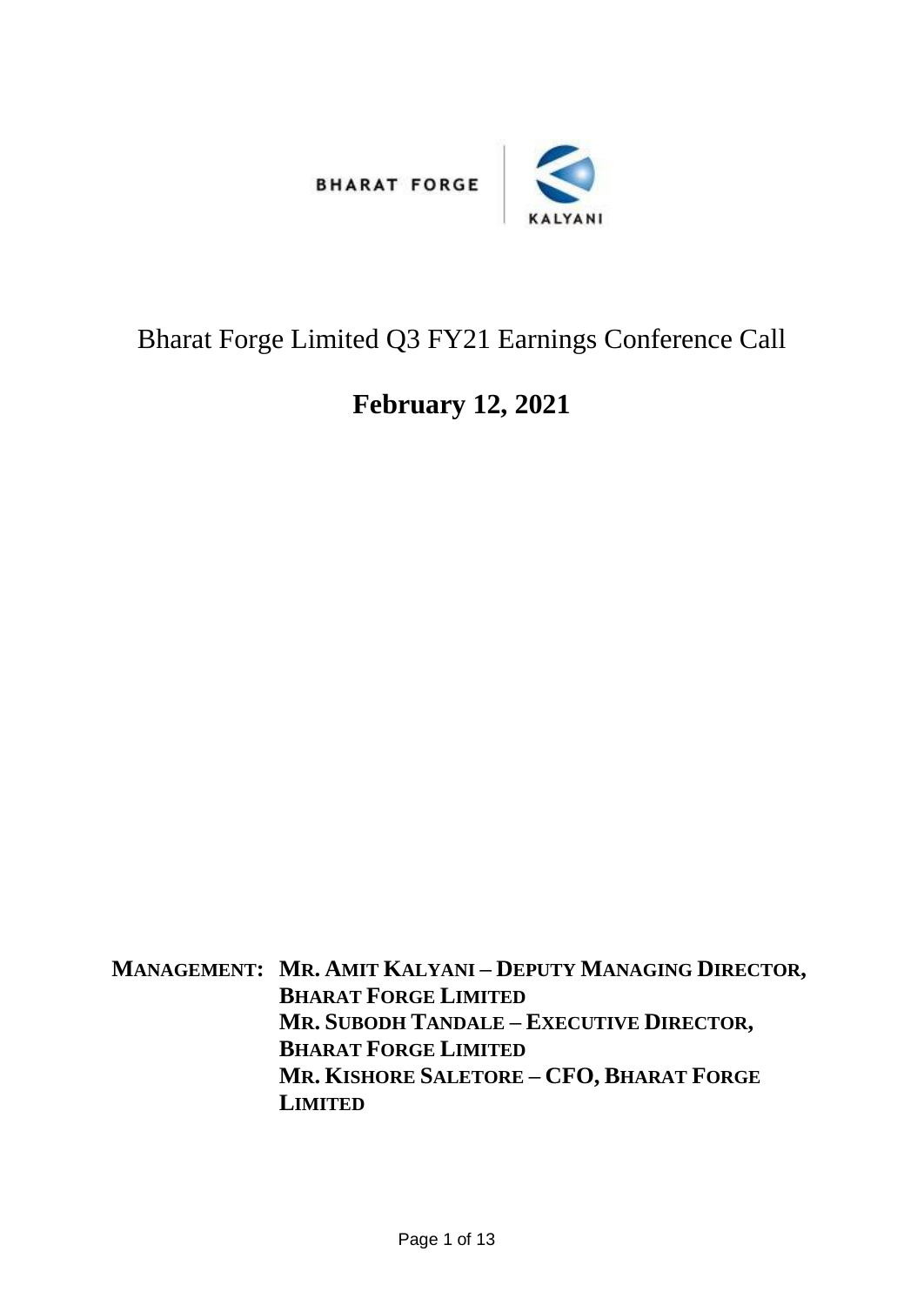**Moderator:** Ladies and gentlemen, good day, and welcome to Bharat Forge Q3 FY21 Earnings Conference Call. As a reminder, all participant lines will be in the listen-only mode, and there will be an opportunity for you to ask questions after the presentation concludes. Should you need assistance during the conference call, please signal an operator by pressing "\*" then "0" on your touchtone phone. Please note that this conference is being recorded. I now hand the conference over to Mr. Amit Kalyani. Thank you, and over to you, sir.

**Amit Kalyani:** Thank you very much. Good afternoon, ladies, and gentlemen, and thank you for making the time to attend our call. I have with me our management team from Finance, Investor Relations and on the Sales and Marketing and Business Development side. I'll quickly take you through a few highlights, and then I will be happy to answer your questions.

> For the quarter ended December 31st, we had a full shipment tonnage of about 51,000 tonnes, domestic sales of about 515 crores, exports of about 511, total revenue of 1,035, an EBITDA of 232, which was 22.4%, and a PBT of 144 and a PBT after exchange gain or loss of 126 and profit after tax of 926 after an exceptional item of 5.5 crores, which was towards VRS. The shipment tonnage was about 25% higher. Overall, sales was about 18% higher. EBITDA was 40% higher than last quarter, PBT was 42% higher and PBT after exchange gain or loss was also 37% higher. In terms of distribution of revenue, India was, as I mentioned, 524 crores, America was 351, Europe was 134 and the rest of the world was about 26.

> We are starting to see strong recovery across sectors in both domestic and export markets. This has aided the strong double-digit growth that we have seen on a sequential basis. We have had a negative impact on this quarter due to the withdrawal of the MEIS scheme and almost 0 contribution from oil and gas. In spite of this, EBITDA margins have been expanded in Q3 on a Y-o-Y and sequential basis. All the segments in the domestic market have registered quarter-onquarter and Y-o-Y growth. Our passenger vehicle business was the highest ever in this quarter. The strong recovery in medium and heavy commercial vehicle volumes, robust demand in agri and farm sector, continued growth in PV and new products that we have developed for many of these sectors were some of the factors. In the export markets, barring oil and gas, which continues to be severely impacted, demand is on an upswing and the momentum is strengthening. We continue to strengthen our balance sheet, and cash on the books today is over 2,600 crores. Cash position is positive net of long-term loans today. We are working on a strategy to supplement or substitute a large part of oil and gas business with other sectors over the next two to three years and we will start seeing some meaningful positive accretion on this from the middle of next year. We've already secured some business, and hopefully, once the product validation, et cetera happens this will start ramping up. I'm also happy to report that we've seen a sharp improvement in our overseas operations on a sequential basis.

> We are focusing on cost reduction, efficiency improvement and getting new facilities in Europe and U.S. online. As you are aware that we have made an announcement about a settlement for the German subsidiaries with the German government. This fine will be paid over 5 years from the cash flow of our subsidiaries. Our U.S. aluminum facility is now fully constructed and will start trials in March. All our safety and other checks will be completed in the next 10 to 15 days,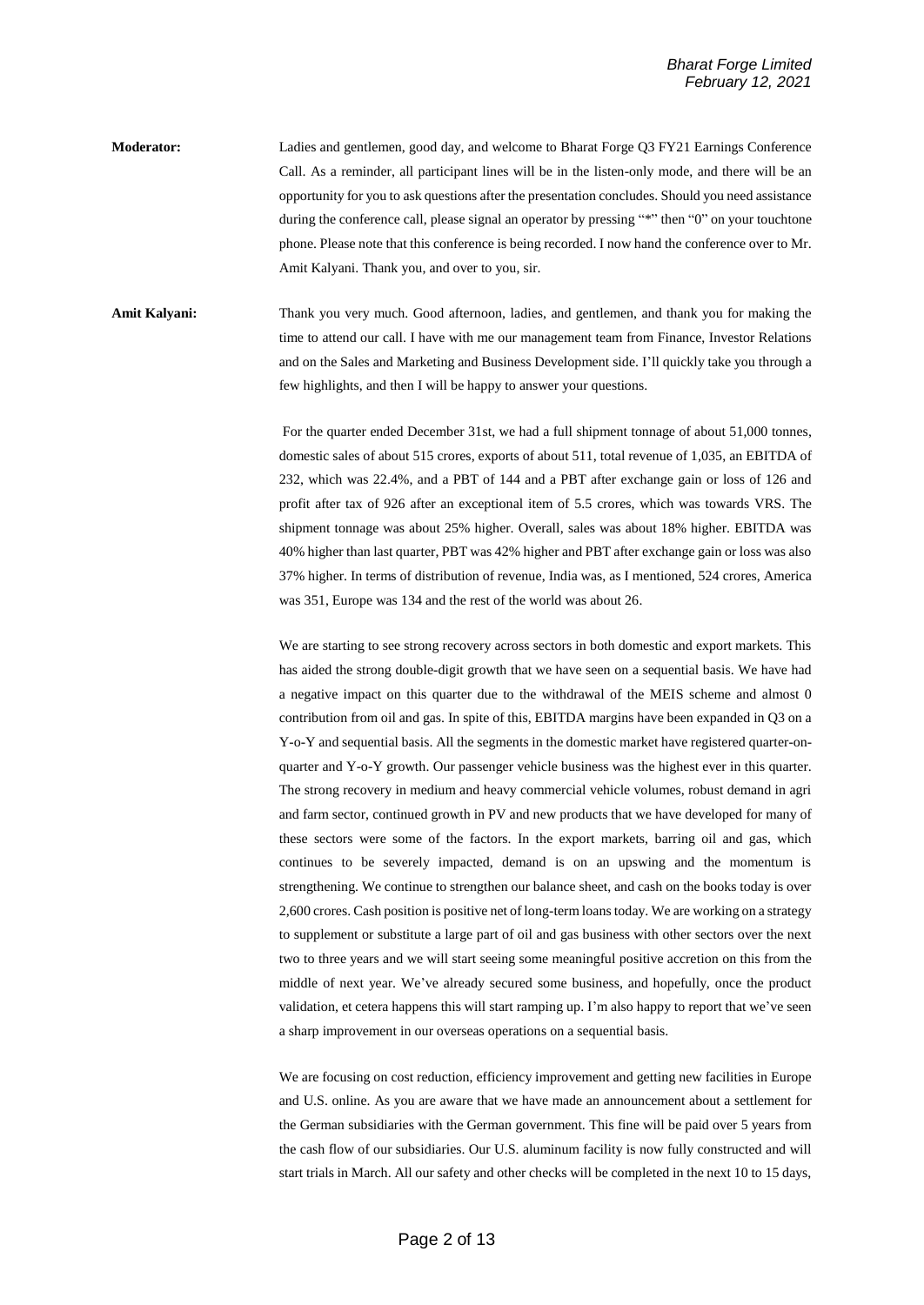and our training will then start, and then we will start trial production. So we are well on time and on budget with that facility. I'm also happy to inform you that our customers have reacted very positively to the news of us setting up an aluminum forging facility in the North Carolina area. Our first-line capacity is already sold out. So we expect to see tremendous growth opportunities coming from there. We have also set up a center of excellence for light-weighting, which is an engineering and solutions center, in North America, and they are working with existing customers and some of the new EV players in delivering entire solutions using a combination of forging, casting and other metal-forming processes to deliver body-in-white components and entire body-in-white solutions to our customers. And we expect that this will help create a pipeline for the future of large new business and also give us engineering and prototyping business with these customers.

Some of the new initiatives that we expect is that we expect to see positive traction on the defense, e-mobility and our aluminum casting venture this year. We have put in place a very solid strategy and are seeing a fairly good traction. The PLI and Atmanirbhar policies announced by the government are also giving us some tailwinds, although the COVID and the lack of, let's say, adequate financial support in the system is slowing down some of these initiatives because of incentives not being clearly enumerated. We have seen that there is a scrappage policy that is a mild positive for the industry. More than the policy itself, we will start seeing a shift towards the newer vehicles because of efficiency and overall cost effectiveness.

That's really all I have to say, and I'd be happy to take your questions now. And between myself and our team, we'll be happy to answer all your questions. Thank you.

**Moderator:** Thank you. Ladies and gentlemen, we will now begin with the question-and-answer session. The first question is from the line of Kapil Singh from Nomura. Please go ahead.

**Kapil Singh:** Sir you alluded to some of the new initiatives that you are taking in terms of e-mobility and defense also. So just to set the context, one of the things we understand is, obviously there'll be a strong cyclical recovery, which we can see. But to drive growth beyond that, what are the things which are being done, where is Bharat Forge in terms of success in these areas that would be really helpful to understand.

Amit Kalyani: Yes. So thank you for your question. So as you rightly mentioned, we will see a cyclical recovery in most of our traditional businesses. However, we are now building three new growth drivers, which will, over the next five years, become very meaningful new businesses. One is in the area of EVs, where we are producing components; subsystems in the areas of power electronics, control electronics and the entire BMS for both low-voltage extremely small LCVs and intermediate high-voltage intermediate LCVs. And we are now, let's say in the phase of integrating a couple of solutions for customers for testing and validation. So we believe that this component business will become a large EV business for us. The second is our light-weighting business, which is made up of currently forging and casting. This currently is at about \$50 million and we believe that in the next three to four years, this can easily get to somewhere in the range of 200 million to 250 million. And the third business is this whole solution business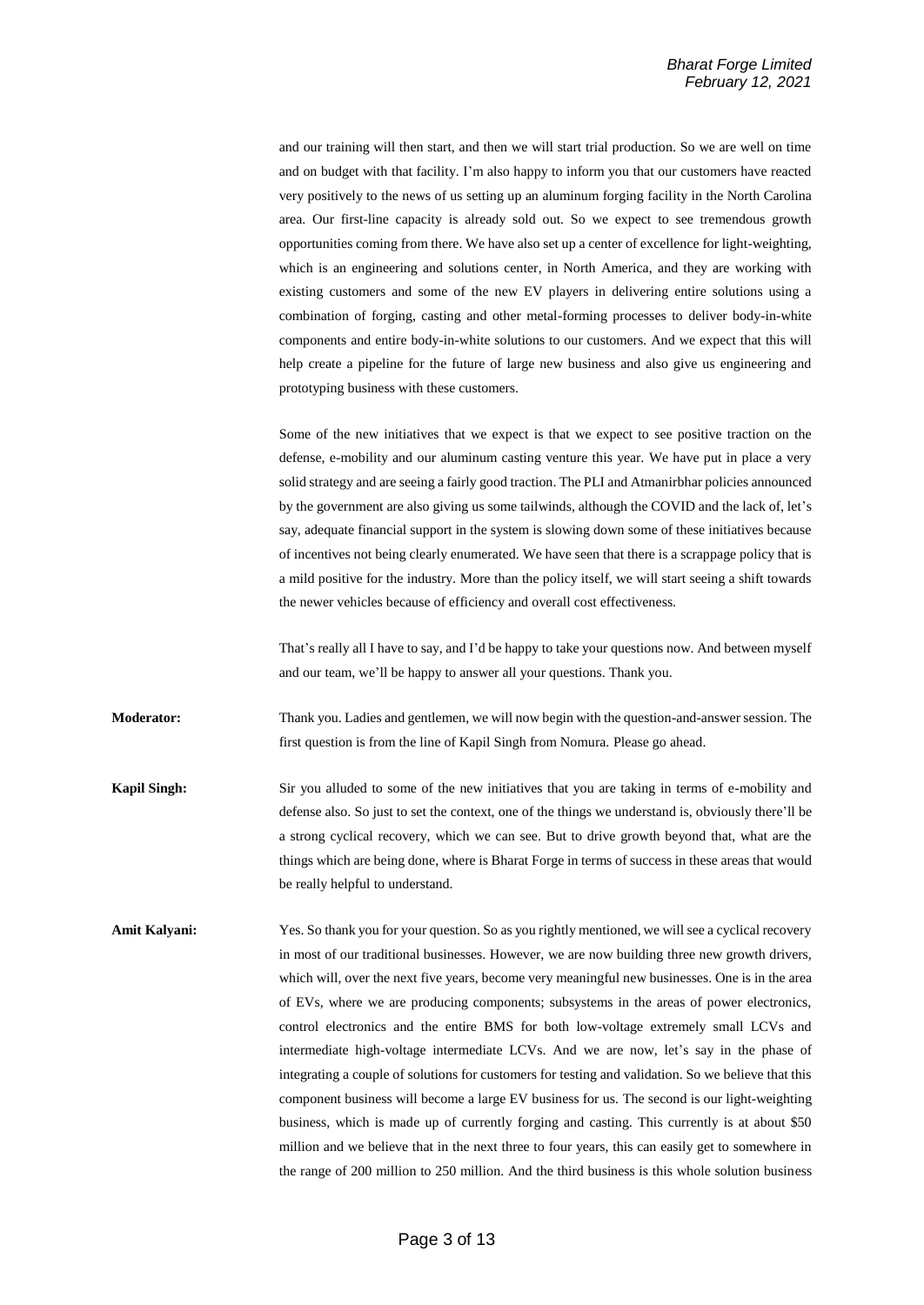of light-weighting, where you're not just making components, but you are delivering a lightweight solution to an industry, which means we are using a combination of technologies or processes to give a solution. And of course, we are starting to see a lot of traction and momentum on the defense side. We've been shortlisted for a number of programs, which will result in orders in the very near future. Actually we are hopeful that we would have some announcement to make by now, but unfortunately because of the budget and all, things have not yet happened. But, we expect to get some orders and we expect that even in the defense business, we will have a recurring kind of business and the project type of business going forward.

**Kapil Singh:** Great. That's quite helpful. Sir, are we also working on global EV projects?

- Amit Kalyani: Yes. We are working on global EV projects, but that is more at a component level, where we are looking at the DC/DC controllers, the inverters and the BMS solutions, not an entire vehicle solution. Additionally we're also supplying components, forged and machined components, for EVs to our traditional European customers.
- **Kapil Singh:** Sir, on the oil and gas can you also talk about what is the reasonable business size that you are looking at?
- Amit Kalyani: Now we're running at about 4 million, 5 million a quarter from 30 million a quarter, it's come down to that kind of number. But this quarter, it was less than 2-3 million, and we expect this to go up slightly, but it's not going to go back to the numbers that there were, therefore we are now replacing this business with business in other sectors, including metals and mining and renewables. And our customer engagements remain very strong. In fact, we are in constant dialogue with our customers, and we are also working with our customers in looking at how we can make products more innovative and make them more cost effective and make the overall solution better for the end consumer as well.

**Moderator:** Thank you. The next question is from the line of Amyn Pirani from CLSA. Please go ahead.

- **Amyn Pirani:** Just on the oil and gas business, we understand that it's unlikely to go to that 25 million, 30 million run rate anytime soon. But given the way oil prices have moved, is there any visibility of this 2-3 million becoming more like 10 million, 15 million in the near future, or still uncertain?
- **Amit Kalyani:** I would say that give us another quarter before we can answer that. But maybe Subodh can add something.
- **Subodh Tandale:** Yes. In addition to what Amit just said, from our point of view, we think there will be some positive movement just based on oil prices stabilizing between 50 and 60. And based on that positive movement, we will start seeing some traction, whether that is 5 million or 10 million a quarter or a little more, we will know maybe in one or two quarters.
- **Amyn Pirani:** Okay. And apart from oil and gas, maybe other things like construction and other mining equipment and all those kinds of things, how are we seeing the traction there because there in the U.S., things seem to have picked up, if I am not wrong?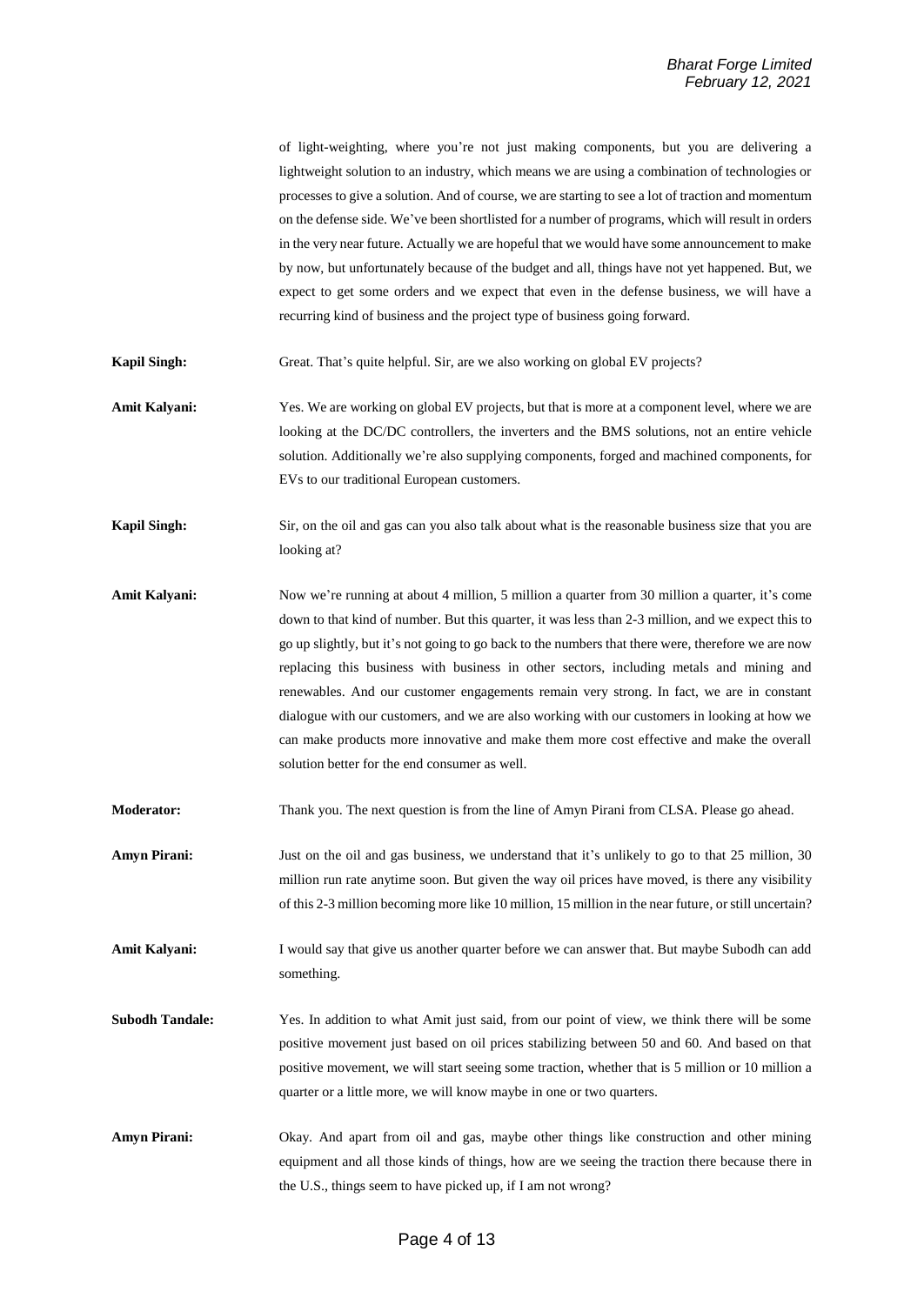- **Subodh Tandale:** Yes. U.S. has picked up, and we also see particularly in the construction area, strong amount of traction coming from India as well, just given the fallout of the budget and the push for infra. So we are obviously working on that aspect, not just on our current offering, but also to grow our offering in the segment and there are various projects that are in the pipeline. So this is an important sector for us.
- **Amyn Pirani:** Okay. And just lastly, you mentioned that on the defense side, there has been a lot of traction. And hopefully, you will have certain announcements to make in the near future. If I can just ask, is this related to the ATAGS project or these are new things that you are referring to?
- **Amit Kalyani:** No. ATAGS is a different story. There, we have a well laid out process that is going on. But there are some other products, which we have built over the last 6 to 12 months.
- **Amyn Pirani:** Okay. And is there any clarity from the government on the ATAGS?
- **Amit Kalyani:** Absolutely, there is clarity, there are clearly defined steps. So there is the final testing that is going on, after which we have the last step that needs to be done.
- **Moderator:** Thank you. The next question is from the line of Nishit Jalan from Axis Capital. Please go ahead.
- **Nishit Jalan:** Sir, my question is a follow-up on non-auto exports. We have seen a sequential decline of about 60% as well. So is there, any shipment which has got delayed or there is some negative impact, which has come from any segment and your analyst update says that our construction and mining equipment sales in the international markets is under pressure. So just wanted some color on that?
- **Amit Kalyani:** So it is largely oil and gas. 95% of that reduction is oil and gas. And there are certain industries, which also get impacted by oil and gas, such as construction equipment also.
- **Nishit Jalan:** Okay. So in last quarter, oil and gas revenues were around USD 4 million, USD 5 million only, right? I'm talking about Q2 FY21 and Q3 FY21. So non-auto exports from 178 crores in Q2 FY21, it has come down to about 90 crores in Q3?
- **Amit Kalyani:** Yes. That drop is almost entirely oil and gas.
- **Nishit Jalan:** So last quarter, oil and gas revenues were closer to 70 crores, 80 crores, is it?
- **Amit Kalyani:** Yes. It was about \$10 million.
- **Nishit Jalan:** Okay. And sir, if you can share debt numbers or net debt numbers for consolidated entities.
- **Amit Kalyani:** Consolidated, on a long-term basis, we have net cash. Long term debt is around 300 million.
- **Moderator:** Thank you. The next question is from the line of Ronak Sarda from Systematix. Please go ahead.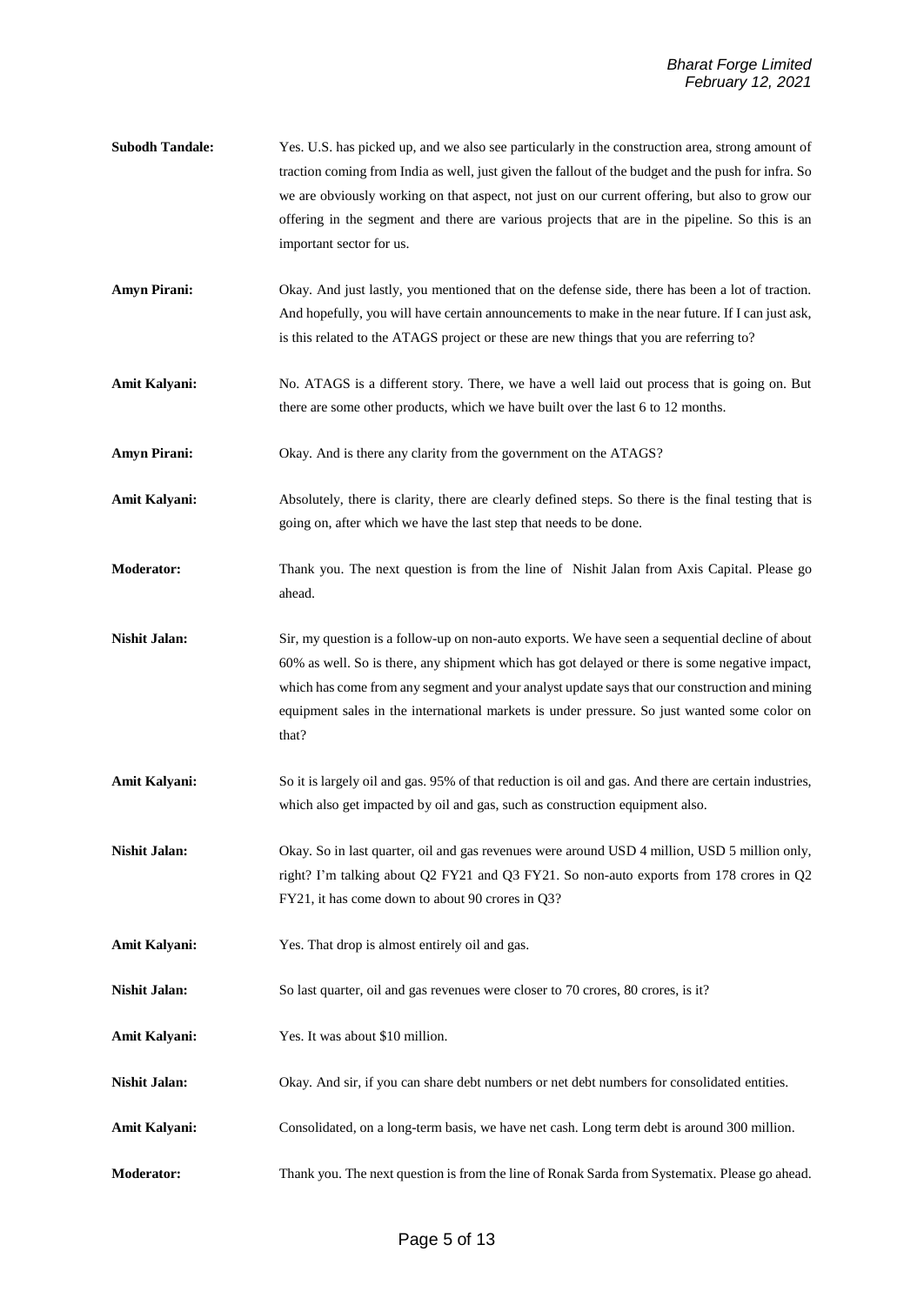- **Ronak Sarda:** Sir, first question on the commercial vehicle revenues, both India and exports. We've done very well, sharp outperformance in India and registering a positive growth Y-o-Y for exports. Can you help us understand how are these segments seen over the next few quarters?
- **Amit Kalyani:** Yes. My colleague will answer, he is the one who is responsible for delivering this growth. You've done a great job. Go ahead, Subodh.
- **Subodh Tandale:** So in the global side, based on the present projections, we see reasonably strong traction both in Europe and the U.S. This is of course, considering the fact that there will be no negative impacts of the COVID situation going forward. And as far as India is concerned, we are a little concerned, just given the traction as you know the sales of commercial vehicles are fluctuating quite a lot. Overall, there is optimism, given the rise in construction activity and so on. So overall, it should all go well. But right now, we have to be very cautious about India, and we are taking it month by month.
- **Ronak Sarda:** Right. So this fluctuation you mean from the demand side or the supply chain constraint?
- Amit Kalyani: So, actually, what Subodh is trying to say is that the retail sales are not at least for January were not in-line with wholesale sales, and this has been across many sectors.
- **Ronak Sarda:** Right. Okay, sure. And on export CVs, can you help us understand how is the lead lag behaving, are we now matching the overall production run rate for North America business, or do you think there is some opportunity for inventory stocking which might happen given the strong order booking?
- **Subodh Tandale:** Currently, if you are comparing the incoming orders that are typically announced every month, then obviously, those orders are at a very high level. They are at +40,000, obviously the production is not at those levels in the market. So we have adjusted our levels of shipments to the production levels, and we are obviously ready for more. So it is a dynamic factor.
- Amit Kalyani: But I would also say that the demand after has been so rapid, that we are probably shipping a little less than what we could have.

**Ronak Sarda:** Right, sure. And finally, on the domestic industrial revenues. So if I, say, even knock off the overall growth seen in tractors, are we seeing some traction in the industrial or capital equipment industry, or do you think there's still some time away?

**Amit Kalyani:** Actually, even without agricultural, we've had growth. We've had small growth, but we've had growth. And we are gaining market share also. So initiative has been how do we get closer to our customers, and how do we gain market share, defend our business. So we are playing both defense and offense. Defend our large positions and attack new areas that we're not present in. This mechanization of agricultural equipment is increasing at quite a fast pace. There are a lot of new components and opportunities in that, which we are addressing.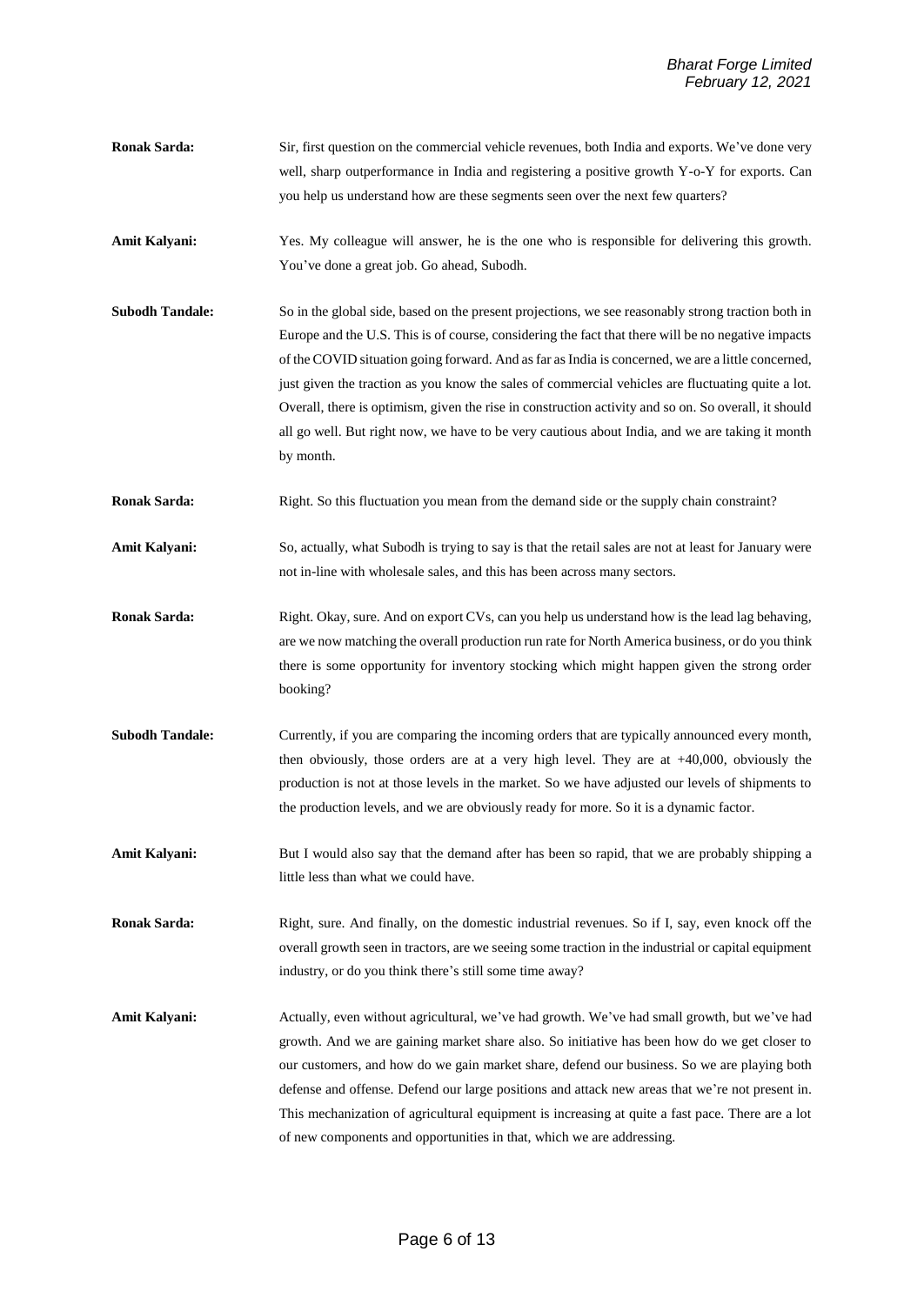**Ronak Sarda:** Right, Sure. And this was effectively not present over the last few years, or we are seeing a rapid growth? **Amit Kalyani:** We're seeing a rapid growth in that. **Moderator:** Thank you. The next question is from the line of Jeetu Panjabi from EM Capital. Please go ahead. **Jeetu Panjabi:** Lovely to see great numbers. I have a question. When you're looking at what the customer schedules are looking like, and you're seeing that they're coming back and saying, look we need it sooner, we need it quicker. Is that continuing or is that paused and if linked question is, are you kind of producing to inventory or are you producing to the orders, are you going ahead with what the order book looks like? **Amit Kalyani:** No. We produce only against orders, Jeetu. But this urgency is also because a lot of customers, and in turn, some of their supplier plants have not yet ramped up to full capacities or have not ramped up even to 50%, 60%. So when spot orders happen, they are unable to have their entire supply chain respond as fast as we can. We can go from receiving an order to getting steel, forging it, and machining it and out the door in probably 3 weeks. It is very uncommon for many people. So wherever there are spot orders, we are getting a big benefit of that and NPD, value addition, all that is leading to better customer traction and market share gains. **Jeetu Panjabi:** And Amit, one more question, in terms of the new three new areas we talk about, what do you think in two or three years, in terms of revenue what kind of scale do you think you can get? **Amit Kalyani:** Jeetu, these are large new businesses. This is like I would say that this is similar to creating a non-auto business that we did. It went from 5%, 10% to a meaningful proportion of our business. Now all three of these put together, in the next 2, 3 years or 4 years, should get to a meaningful percentage of our overall business. That's the desire, and that's the intention. **Moderator:** Thank you. The next question is from the line of Binay Singh from Morgan Stanley. Please go ahead. **Binay Singh:** Is it fair to assume that tractors will be around 20% or so of India non-auto? **Amit Kalyani:** India non-auto, yes, approximately, yes. **Binay Singh:** And secondly, how to think about gross margins going ahead, because if I remember correctly, the commodity is a pass-through, right, but mix will have some impact on margins? **Amit Kalyani:** I would expect gross margins to remain strong, and in fact as the capacity utilization goes up, I would expect gross margins to turn slightly positive from here. **Binay Singh:** Okay. And will there be any impact of mix shift, like if India grows faster than exports?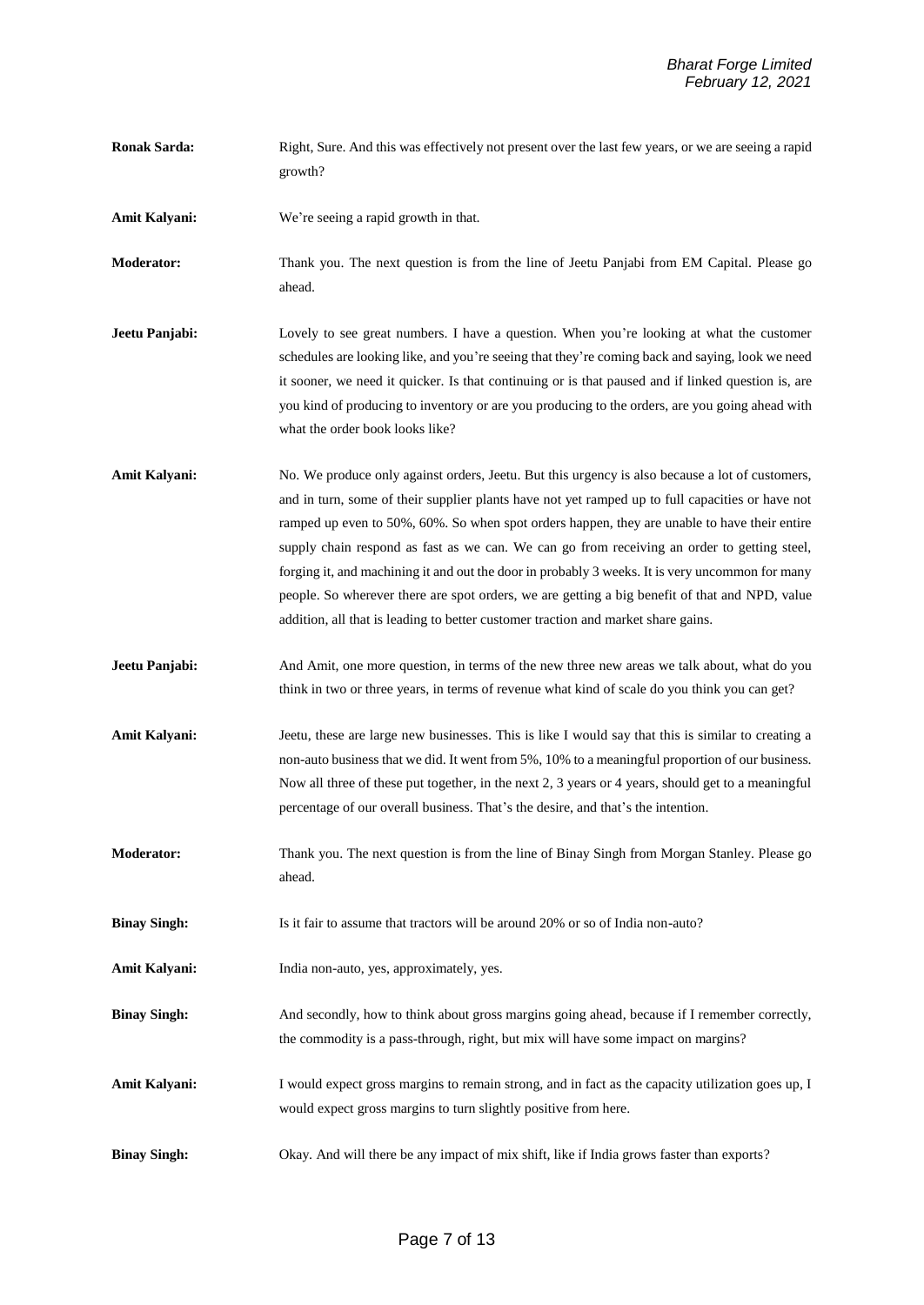**Amit Kalyani:** That's a good point. I would say that, again, if it's significantly improving capacity utilization, it should more than compensate. **Binay Singh:** Okay. And lastly, could you tell us a little bit about the currency rate that you realized for this quarter and how are you hedged? **Amit Kalyani:** This quarter was 72.50. **Binay Singh:** Okay. And are you hedged for the coming few quarters? Amit Kalyani: Our next quarter is more or less at the same level. **Moderator:** Thank you. The next question is from the line of Pramod Amthe from InCred Capital. Please go ahead. **Pramod Amthe:** I wanted to check, what is the status of this aluminum casting facility which you've set up in India, what is the run rate, what is the ramp-up status? **Amit Kalyani:** So our facility is fully ready and just making trial production, we lost about 10 months because of COVID. So basically, I would say we lost one year. We have this year's plan of about 25 crores, and next year will be about closer to 70, 80 crores that is on an organic basis. **Pramod Amthe:** But you had orders in hand and all, right, for this, and how are the customers? Amit Kalyani: Yes. We have orders of about 35 crores, that is all ramping up because even those customers, this is all for new platforms. **Pramod Amthe:** Okay. And this is only to do with the COVID, nothing to do with the operational challenges per se for this, because this was a new line of business to set up in India, right? Amit Kalyani: Yes, absolutely there was no challenge on the technology side as such. **Pramod Amthe:** Okay. And second is, you talked about PLI. I wanted to get your thoughts, would you be a derived beneficiary of new capacities coming on stream, or do you plan to take benefit by setting up yourself some projects under this scheme, how do you look at that? **Amit Kalyani:** As I mentioned, we are going to follow our asset-light strategy. And we are going to sweat our assets in any areas where we have capacities, and if that means that we collaborate with a customer and do manufacturing of components and systems and supply them, that's a collaborative model that we will follow. **Pramod Amthe:** Okay. But they cannot unleash a big CAPEX on it in that? **Amit Kalyani:** No, because the PLI is not, it's not very clear to everyone yet. I still haven't fully understood it. And the guidelines are not announced. There's only a big picture that's been announced. I've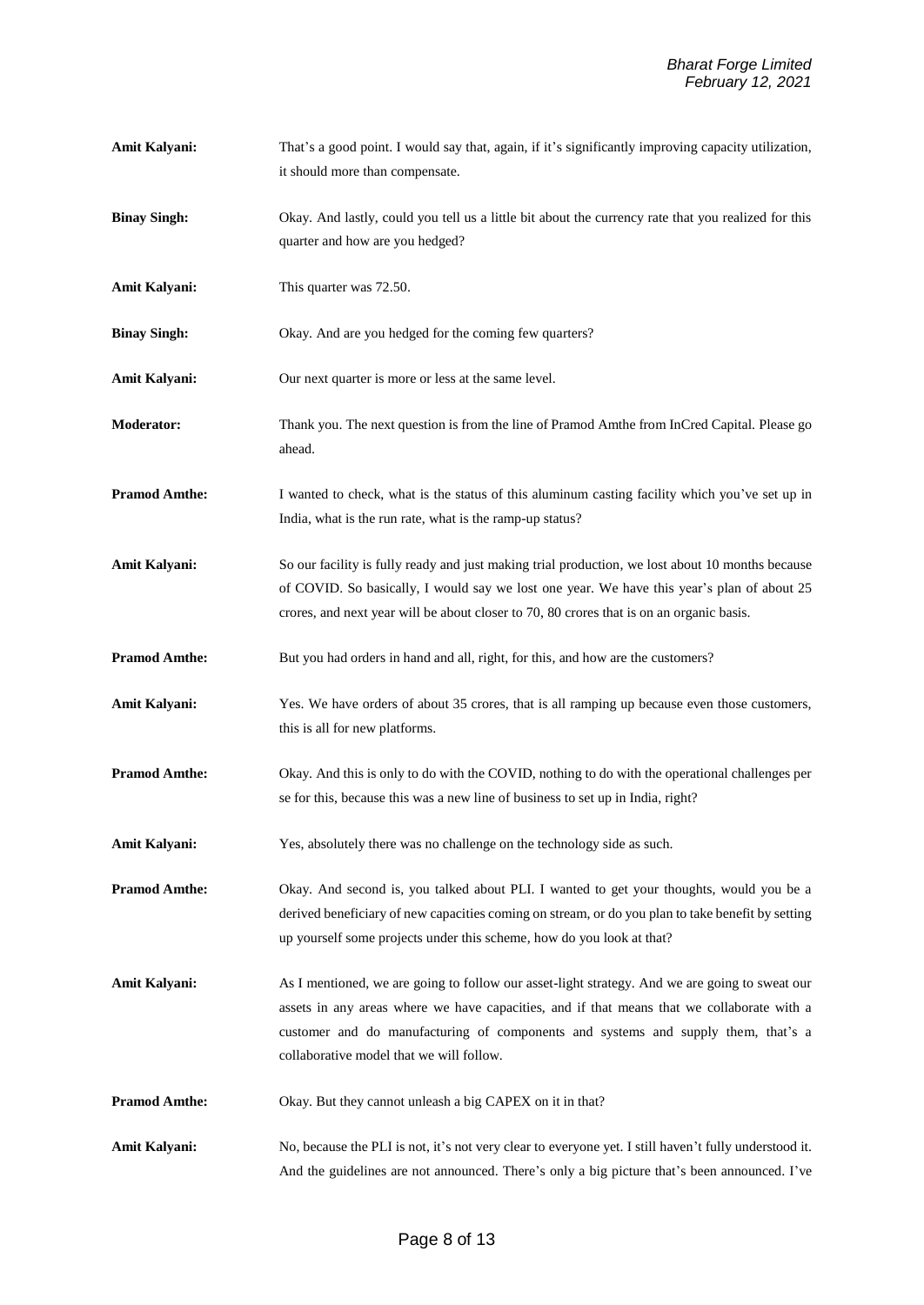spoken to my friends in the chemical sector, and they don't seem to see too much value from it. This is good for sectors where you're doing a lot of assembly where your capital output to investment is significantly higher.

- **Pramod Amthe:** Okay. And the last one is with regard to the German operations, where you had a settlement there. How do customers perceive you guys as suppliers, one? Second, assuming that you had a relatively better pricing power in those years, and hence the profitability was relatively superior to assume. So if that is not the case going forward, how do you address the operational cost issue in the overall German scope of things?
- **Amit Kalyani:** No, I didn't understand the second part of your question. I understood the first part and quite frankly, this was an action against only German customers, German suppliers. A lot of other suppliers, their parent countries choose not to pursue it because they didn't find it meaningful or serious enough. So quite frankly, even the customer understands that. And I don't think this has much of a customer impact. But this is a part and parcel of business and maybe Subodh can add something.
- **Subodh Tandale:** Yes. Pramod, one comment is last year and the year before last, they also approached the customers for the same. And there were settlements with the customers, there were settlements with the steel mill as well. So it's more like a class action process in the system. So we are, it is a collateral damage for us more than anything else.
- Amit Kalyani: Also, the allegations are alleged so just instead of fighting in courts for the next 10 years, we agreed to settle it.
- **Pramod Amthe:** In the sense if they have found out this cartelization, and hence you can't get the pricing power.
- Amit Kalyani: There is no cartelization as far as we are concerned.
- **Pramod Amthe:** Yes, sorry. So I was asking, does that compromise on the pricing power of those operations, and hence you have to relook at your cost structure for the German operations?
- **Subodh Tandale:** See, Pramod the first comment is, maybe I'll just take 30 seconds. There was no cartelization whatsoever, there was a simple common mechanism that was set between the OEMs and the suppliers to be able to just drive the common movement of scrap and alloys that happen in the market. Because if every customer starts reacting to every tailwind and every supplier differently, they have a problem. So it was a perfectly legal process set up under what is called as EUROFORGE. And that was being followed by all customers and all suppliers. Now the German government, the antitrust found some process that was not compliant to its objectives, and that's the reason it was done, but there were absolutely no case where there was anything done in at least by us, in any way that should not have been done. That is absolutely clear and we have not gained any benefit, even a cent to be frank with you for that reason.

**Pramod Amthe:** Sure. Because the amount, the second looks pretty large. So in that context, I was trying to ask?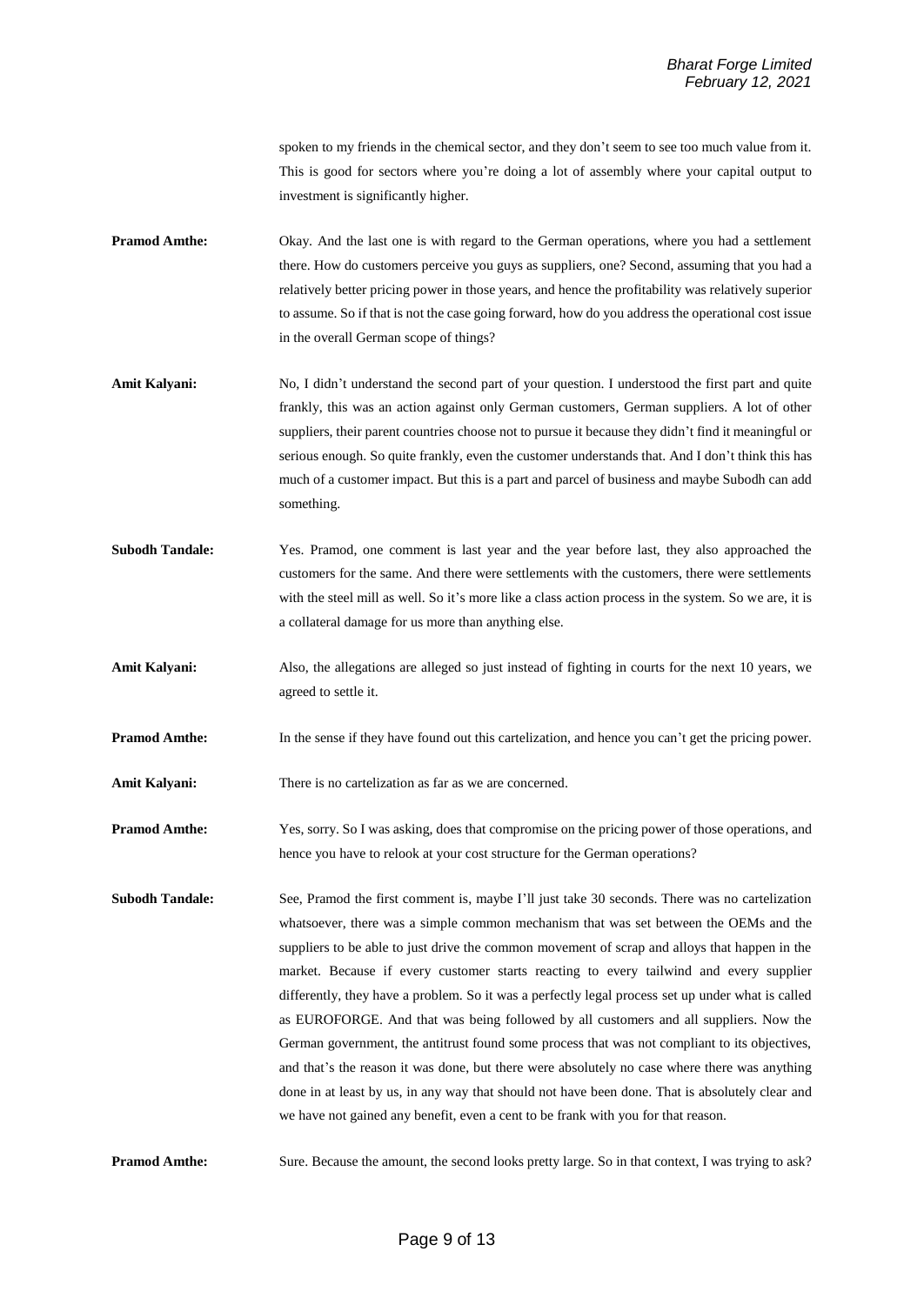Amit Kalyani: Yes, basically we have a standard formula for the amount, which is based on a global revenue. So if the same thing applied to a German company with 100 million revenue, they would have paid 1 million or something like that. It's just because they apply it to global revenue.

**Moderator:** Thank you. The next question is from the line of Sonal Gupta from UBS. Please go ahead.

**Sonal Gupta:** Amit, just wanted to understand, like last year we were talking about a lot of cost reduction and cost-cutting program and if I look at compared to say Q3 FY20, your top line is almost similar and your profitability is similar because I still understand yes, you improved. But if I look at the absolute like your other expenses or staff cost, there's not much of a change. So is there like delay in that cost cutting and the digitalization and all those cost reductions?

- Amit Kalyani: No, one second, we have had a lot of reduction on variable costs. The only area where we have not done anything is on manpower because when COVID has hit, it is we found it morally wrong to reduce or terminate people during this period. And that is why we have chosen not to do that. That will happen subsequently, and we've already now started seeing VRS happening and people reducing.
- **Sonal Gupta:** Right okay, sure. So basically, then you're saying that the reduction that we're seeing in raw material cost to sales is because of the cost-cutting effort or is, because the problem is it's difficult for us to track because it's also dependent on obviously commodity prices, et cetera, as well. So just trying to understand how much of the benefit has come through and how much is yet to come?
- **Amit Kalyani:** It also is a factor of inventory change so you should look at the operating margin, and at the EBITDA level, whether the margins are improved or otherwise. If you were to look at Q3 of last year and Q3 now, we have a reduction of almost 22 or 23 crores of export incentives. So in spite of that, our margins are the same. So you're seeing that that is clearly an impact of cost reduction. And energy costs have gone up for us. Electricity cost in Maharashtra is now at all-time high, it is above Rs.9.
- **Sonal Gupta:** Okay, I was just trying to understand from a going-forward perspective, do we see some like other than the staff cost line item, do we see like other expenses or other line items also seeing further reduction?
- **Amit Kalyani:** See, what has also happened is, in this quarter we have seen an increase in transportation and logistics costs everybody is aware that shipping costs have gone up. This will also get, hopefully balanced out in the next two quarters.
- **Sonal Gupta:** Okay. And just the last thing was to, like you mentioned light-weighting is the major like as a growth driver where you're expecting going from 50 million to about 250 million. So this will include the aerospace business as well?
- Amit Kalyani: No, light-weighting, this is more of automotive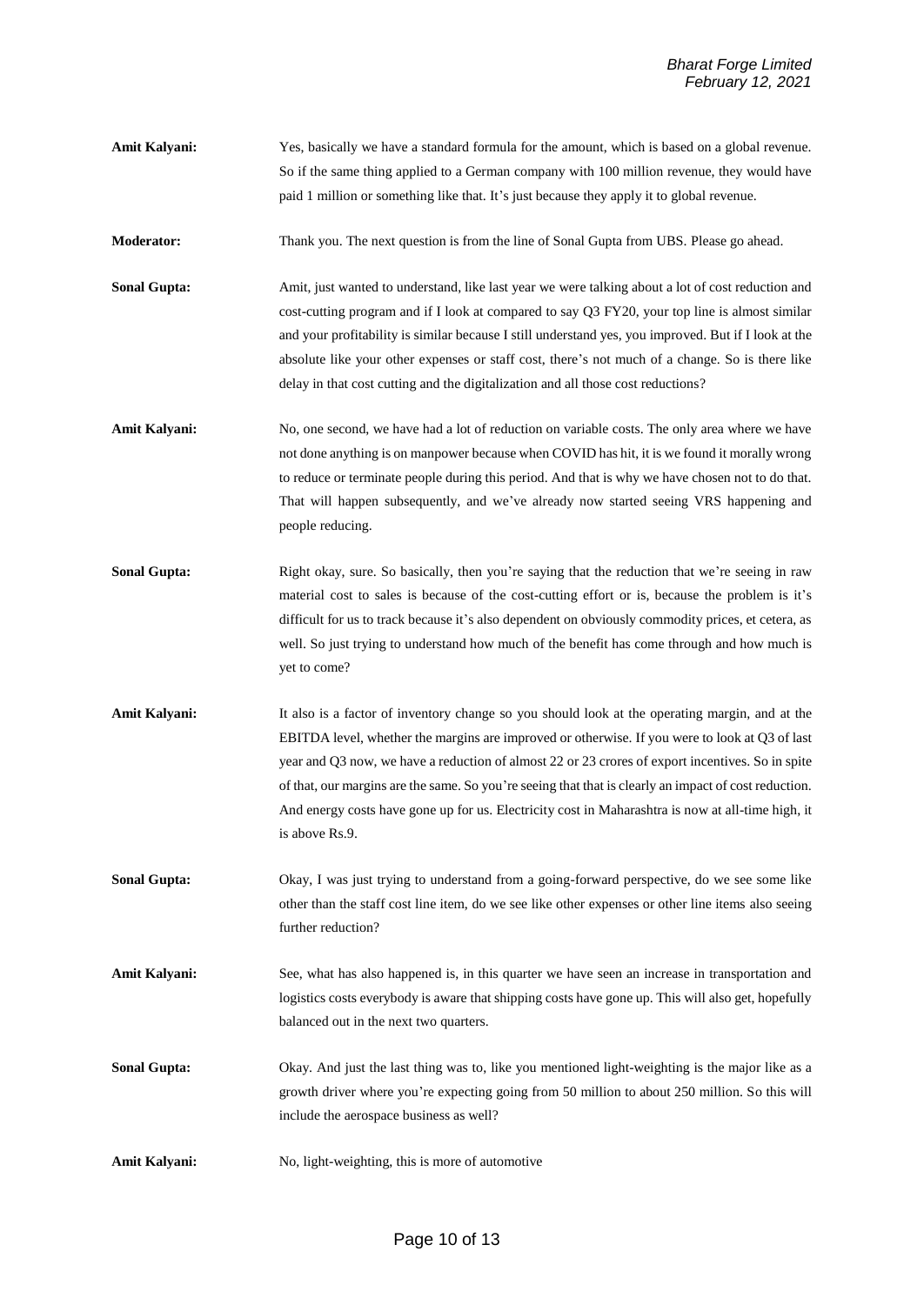| <b>Sonal Gupta:</b>   | Sure, because in response to the initial questions you mentioned that light-weighting, forging,<br>and casting would be sort of a big growth driver for the company. And I if I got it correctly, you<br>said that you're expecting revenues to go from currently around 50 million to 250 million over<br>a certain time frame? |
|-----------------------|----------------------------------------------------------------------------------------------------------------------------------------------------------------------------------------------------------------------------------------------------------------------------------------------------------------------------------|
| Amit Kalyani:         | So that includes forging and casting both yes.                                                                                                                                                                                                                                                                                   |
| <b>Sonal Gupta:</b>   | Correct. So that is just on the mainly on the automotive side, like you mentioned?                                                                                                                                                                                                                                               |
| Amit Kalyani:         | Yes.                                                                                                                                                                                                                                                                                                                             |
| <b>Sonal Gupta:</b>   | And over what time frame do we see that?                                                                                                                                                                                                                                                                                         |
| Amit Kalyani:         | By FY25.                                                                                                                                                                                                                                                                                                                         |
| Moderator:            | Thank you. The next question is from the line of Jinesh Gandhi from Motilal Oswal Financial<br>Services. Please go ahead.                                                                                                                                                                                                        |
| <b>Jinesh Gandhi:</b> | A couple of questions from my side. First is, if we see the blended realizations in third quarter,<br>they have dropped quite sharply. This is, a, partly because of blended realizations, net revenues<br>divided by your tonnage?                                                                                              |
| Amit Kalyani:         | So, that is multiple reasons, our product mix has changed.                                                                                                                                                                                                                                                                       |
| <b>Jinesh Gandhi:</b> | Okay. So primarily, it's due to much lower oil and gas revenues and?                                                                                                                                                                                                                                                             |
| Amit Kalyani:         | Exports are lower, passenger car is higher.                                                                                                                                                                                                                                                                                      |
| <b>Jinesh Gandhi:</b> | Okay. So that is the key reason, and second question pertains to the U.S. aluminum forging plant.<br>So can you just throw some light on, over the next two to three years, how much ramp-up do we<br>expect there and what is the scope?                                                                                        |
| Amit Kalyani:         | We should be at full ramp, which is about \$70 million in revenue.                                                                                                                                                                                                                                                               |
| <b>Jinesh Gandhi:</b> | 70 million in revenues, okay. And have we decided upon the second plant in Europe for<br>aluminum forging?                                                                                                                                                                                                                       |
| Amit Kalyani:         | Our second plant is already installed.                                                                                                                                                                                                                                                                                           |
| <b>Jinesh Gandhi:</b> | Commercial operations have started?                                                                                                                                                                                                                                                                                              |
| Amit Kalyani:         | No, not yet commercial production will start from about June.                                                                                                                                                                                                                                                                    |
| <b>Jinesh Gandhi:</b> | Okay. And that, again, will see ramp-up in next 3 years?                                                                                                                                                                                                                                                                         |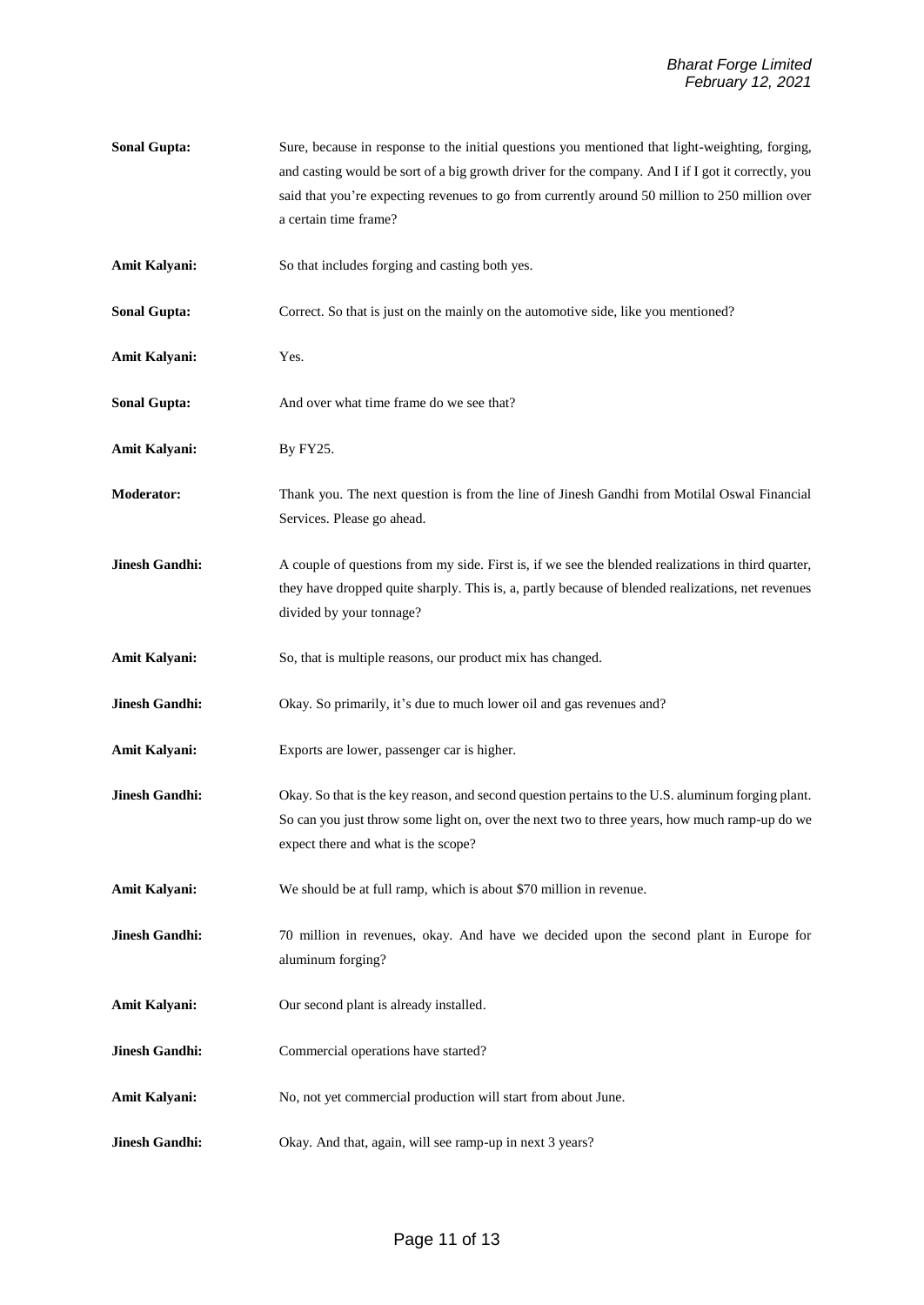**Amit Kalyani:** Yes, that also will ramp-up in the next 2 to 3 years.

- **Moderator:** Thank you. The next question is from the line of Hitesh Goel from Kotak Securities. Please go ahead.
- **Hitesh Goel:** The amount that you paid for the FCO, basically will be paid over 5 years. So cash flow impact will be five years, just to speak on the exceptional item this quarter?
- **Amit Kalyani:** We've just taken a charge-off for it this quarter.
- **Moderator:** Thank you. We'll move on to the next question that is from the line of Basudeb Banerjee from AMBIT Capital. Please go ahead.
- **Basudeb Banerjee:** Just wanted to understand the strong set of margins for foreign subsidiaries which you reported. Is that the after effect of the restructuring exercises, and how to look at the sustainability of that going ahead?
- **Amit Kalyani:** Yes. That is the result of the restructuring and hopefully, this will continue, and in fact, strengthen going forward.
- **Basudeb Banerjee:** Okay, that's great and sir if I look at your realization per kg, it's like a five-year low. So how to look at those drivers, for example, oil and gas being a higher realization?
- Amit Kalyani: No. See, I'll tell you honestly, it's because oil and gas is at the lowest it ever was, exports are significantly lower, and passenger car is higher. It's a combination of too many different things.
- **Basudeb Banerjee:** Because the decline from the normalized levels of Rs.240 a kg is?
- Amit Kalyani: So you will see that change in the next two to three quarters. I'm very confident it will reverse in the next two to three quarters.
- **Basudeb Banerjee:** And subsequently, the gross profit per kg, which is down from Rs.140 to Rs.128, should one take it also as an aftereffect of mix or it is some lag effect of steel prices?
- **Amit Kalyani:** Yes, it's exactly what you said.

**Basudeb Banerjee:** And last question sir, comments on consolidated CAPEX outlook for this year and next year?

- **Amit Kalyani:** Only CAPEX, were doing this year is in the U.S. I would say our CAPEX in India this year, new fresh CAPEX will be below 50 crores. Only other CAPEX that we may have is if we get some defense order and we have strong CAPEX for that.
- **Basudeb Banerjee:** And that will be next fiscal or this fiscal?
- Amit Kalyani: We'll start the day we get the order.